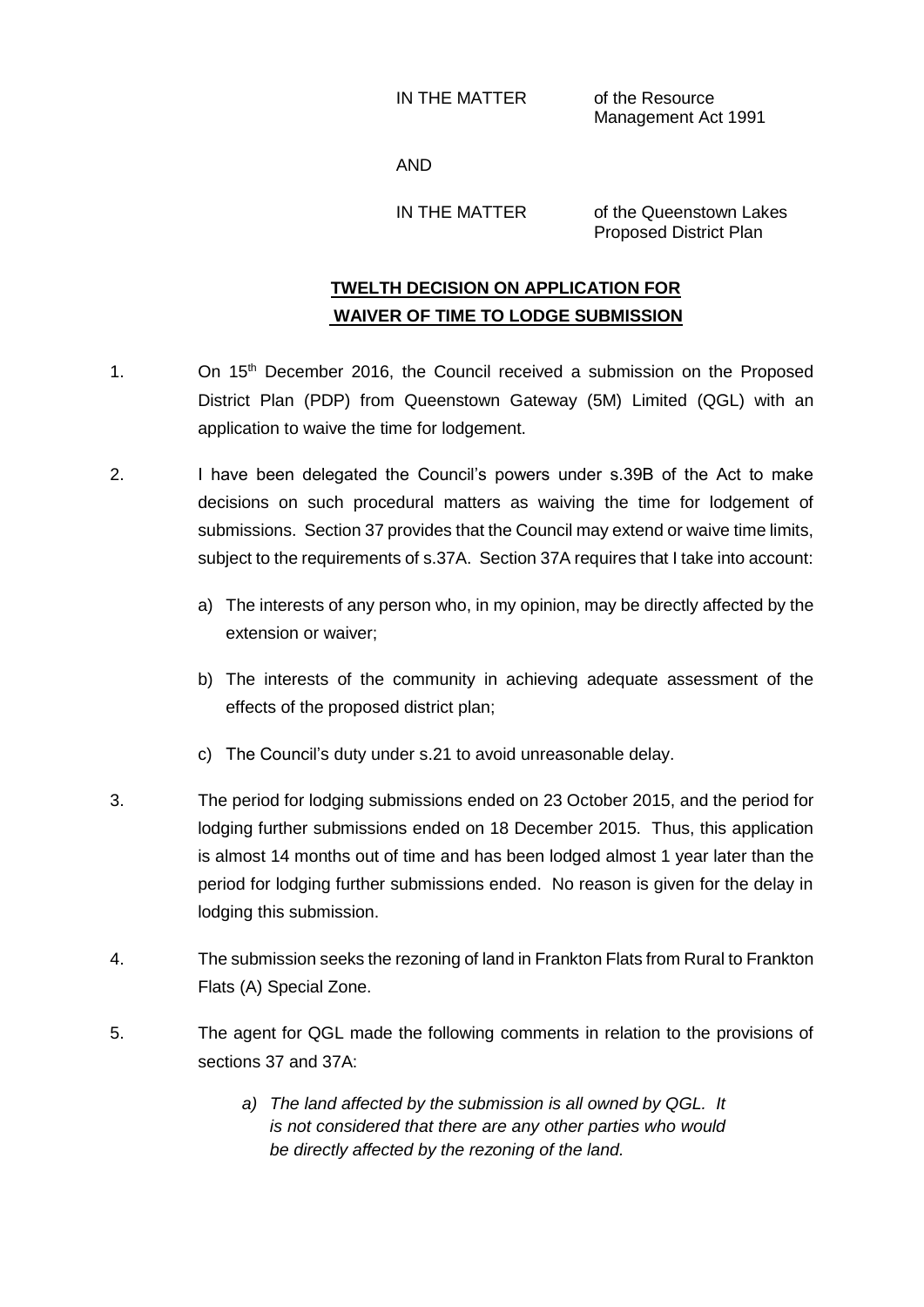*b) It is considered that the interests of the community are better served by the rezoning of the land as the rezoning as proposed will better reflect the existing, and likely future, uses of the land. By having the appropriate zoning in place, the community will have greater certainty with respect to the intended use of the land.*

*c) Whilst this submission is late, it is not considered that it will cause any unreasonable delay or prejudice. This submissions relates to a relatively discreet matter and the hearings on the rezoning topic have not yet been held, or even scheduled.*

- 6. If I were to grant this waiver application the Council would be obliged to publicly notify a summary of the submission and allow the lodgement of further submissions. Whether other persons consider themselves directly affected would be determined by that process. However, that process places a financial cost on the Council and the time involved, given that a summary could not realistically be notified until late January 2017, would impact on the planning that is presently underway to establish a schedule to hear submissions on the Planning Maps in Frankton.
- 7. The submission is, in any event, misconceived as it seeks to zone the subject land a zone which is not part of Stage 1 of the PDP. The zoning sought is a zone in the Operative District Plan. There is no presumption that that zoning will be the one notified for the adjoining land presently zoned Frankton Flats (A) Special Zone.
- 8. Thus, waiving the time for lodgement would not serve the community's interests, but rather, could create confusion. In addition, as the adjoining land owned by QGL is not part of Stage 1 of the PDP, no delay will ensue from refusing the waiver.
- 9. In my view, the more appropriate process, if QGL wishes to pursue a common PDP zone over its landholding in this area, is for the company to engage with the staff at the Council to enable the matter to be dealt with in Stage 2 of the PDP, which is when I understand the Frankton Flats (A) Special Zone is to be reviewed.
- 10. Finally, I do not consider the provisions of sections 37 and 37A provide scope to allow additional submissions to be lodged on a proposed district plan over a year after the time for lodgement has ended. If Parliament had intended such a possibility it would not have needed to provide for variations under clause 16A of the First Schedule to the Act. It could have left Councils to lodge late submissions.
- 11. For all the reasons set out above, I refuse to waive the time for Queenstown Gateway (5M) Limited to lodge the submission dated 15 December 2016.